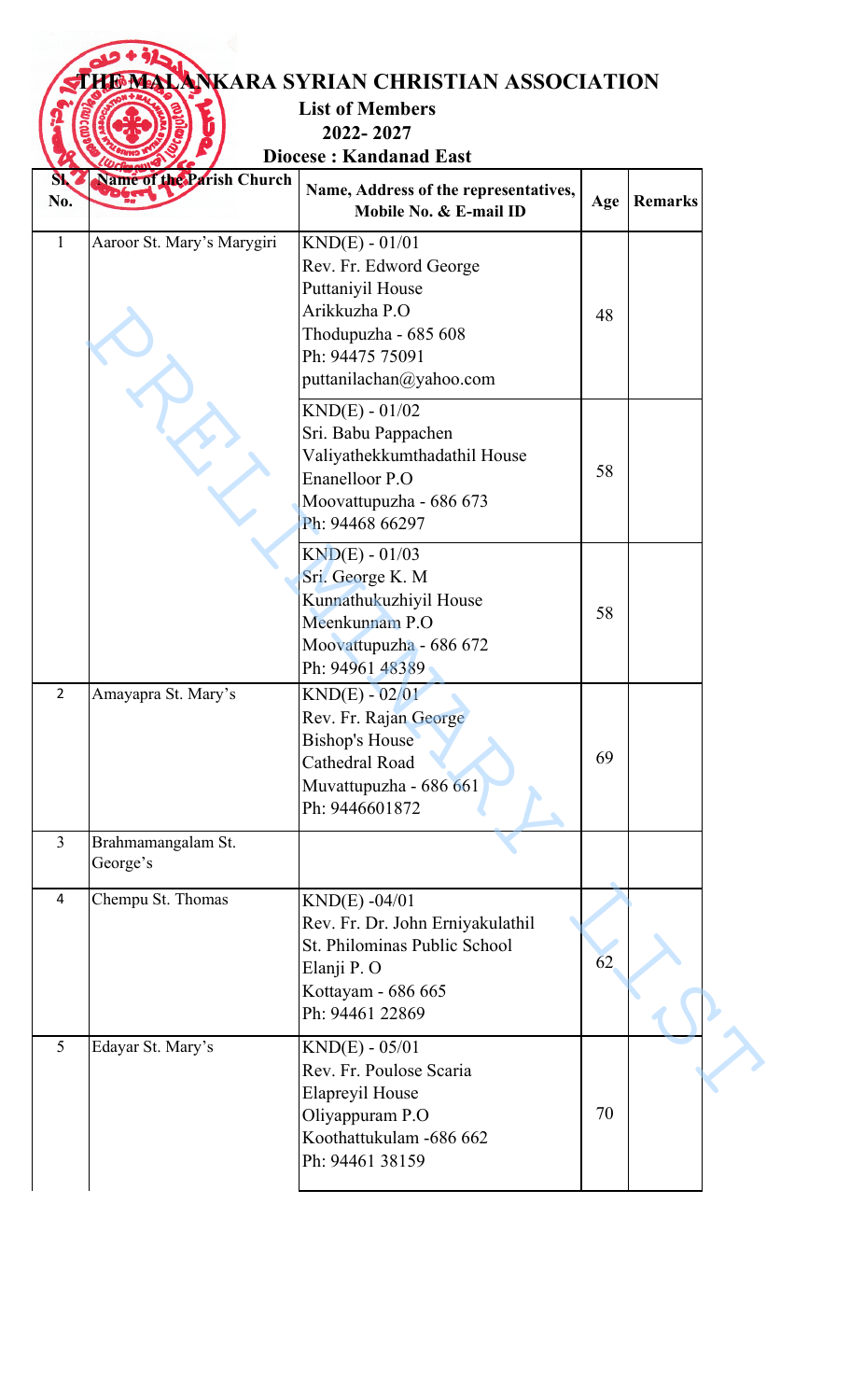|        |                             | $KND(E) - 05/02$<br>Sri. Baby Thomas<br>Kochupurackal<br>Edayar P. O<br>Koothattukulam - 686 662<br>Ph: 9605622067                                                                   | 62 |                                   |  |
|--------|-----------------------------|--------------------------------------------------------------------------------------------------------------------------------------------------------------------------------------|----|-----------------------------------|--|
| 6      | Idukki St. Mary's           | $KND(E) - 06/01$<br>Rev. Fr. Eldho John Kadukummackil<br>Kadukummackil House<br>Kizhakombu P. O<br>Koothattukulam - 686 662<br>Ph: 94003 83019, 7012973001<br>eldhojohn044@gmail.com | 32 |                                   |  |
|        |                             | $KND(E) - 06/02$<br>Sri. Babu K. K<br>Kannankara House<br>Cheruthony, Idukki colony P.O<br>Idukki - 685 602<br>Ph: 94954 28766<br>idukkismc@gmail.com                                | 58 |                                   |  |
|        |                             | $KND(E) - 06/03$<br>Sri. Jijo John Panjikkattil<br>Panjikkattil House<br>Cheruthony, Idukki Colony P. O<br>Idukki - 685602<br>Ph: 6238996607, 94475 22714<br>jijojohn.in@gmail.com   | 48 |                                   |  |
| $\tau$ | Kalamboor St. George's      | $KND(E) - 07/01$<br>Rev. Fr. Markose Geevarghese<br>Mount Tabor Diara<br>Ponniah hr sec School Campus<br>Palakkarai, Trichy - 620 001                                                |    |                                   |  |
| 8      | Kanniattunirappu St. John's | $KND(E) - 08/01$<br>Rev. Fr. John Moolamattom<br>Moolamattathil House<br>Nechoor P.O, Piravom (via)<br>Pin -686 664<br>Ph: 9447047959<br>edenhoms@gmail.com                          | 55 | M.C<br>Member<br>$2017 -$<br>2022 |  |
|        |                             | $KND(E) - 08/02$<br>Sri. George C. V<br>Thachethu House<br>Kokkappilly P.O<br>Thiruvamkulam (via)<br>Ernakulam - 682305<br>Ph: 9388603860                                            | 69 |                                   |  |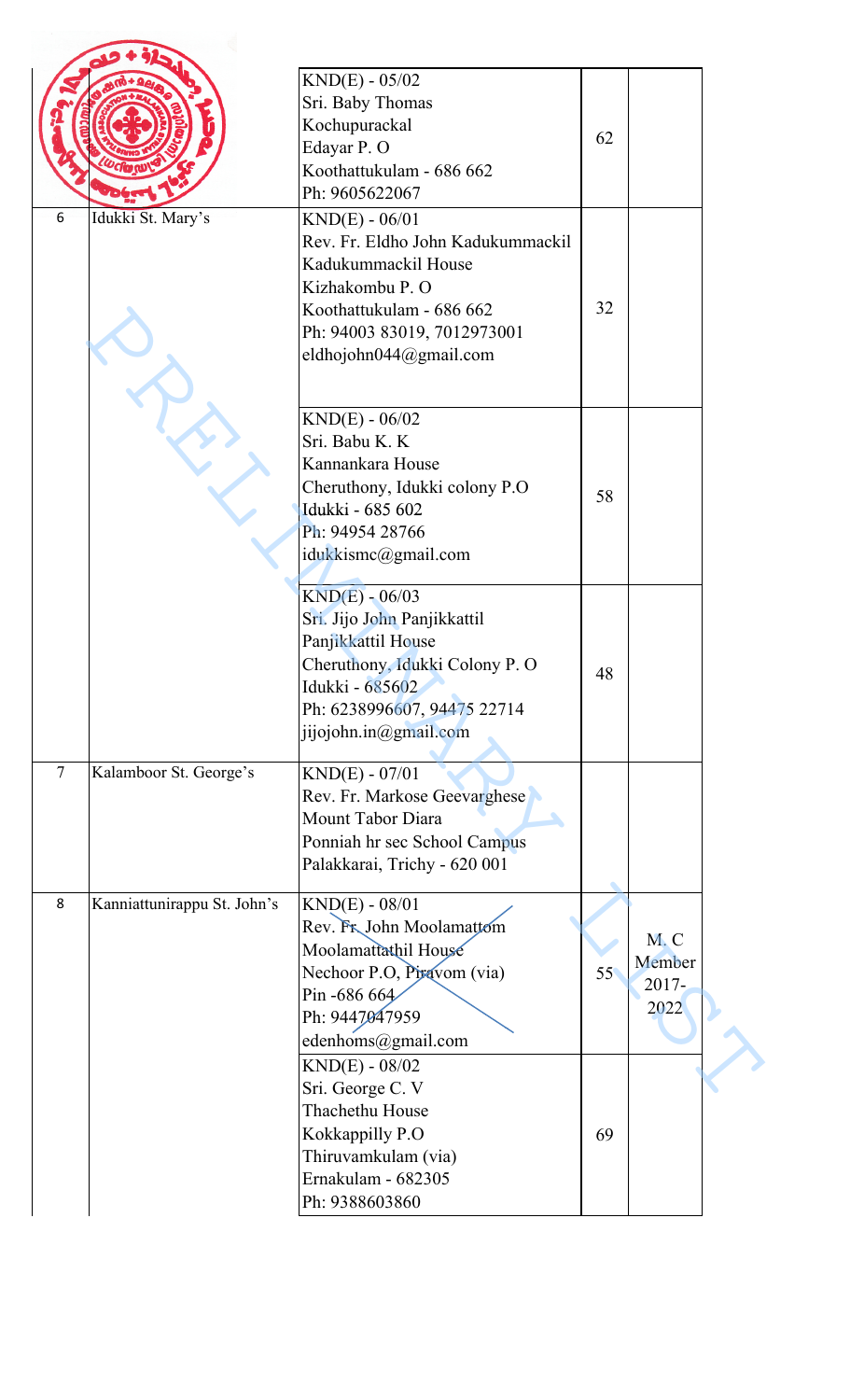|    |                             | $KND(E) - 08/03$<br>Sri. Elias T. C<br>Thachethu House |    |  |
|----|-----------------------------|--------------------------------------------------------|----|--|
|    |                             | Kokkappilly P.O<br>Thiruvamkulam (via)<br>Pin - 682305 | 67 |  |
|    |                             | Ph: 9633475568, 7025873414<br>$KND(E) - 08/04$         |    |  |
|    |                             | Sri. Deepu K. C                                        |    |  |
|    |                             | Karuvelil House                                        |    |  |
|    |                             | Kanayannur, Chottanikkara P.O                          | 46 |  |
|    |                             | Ernakulam - 682312                                     |    |  |
|    |                             | Ph: 9847756528                                         |    |  |
|    |                             | dipuchacko@gmail.com                                   |    |  |
|    |                             | $KND(E) - 08/05$<br>Sri. Biju V. Yohannan              |    |  |
|    |                             | Vembillimattathil House                                |    |  |
|    |                             | B. K. Puram P.O                                        | 44 |  |
|    |                             | Puthencruz - 682 308                                   |    |  |
|    |                             | Ph: 9497033847                                         |    |  |
|    |                             | biju29031977@gmail.com                                 |    |  |
| 9  | Karickode St. Mary's        |                                                        |    |  |
| 10 | Karicode St. Thomas Bethel  | KND(E) - 10/01                                         |    |  |
|    |                             | Rev. Fr. Abraham Karamel                               |    |  |
|    |                             | Mudavoor P.O                                           |    |  |
|    |                             | Muvattupuzha - 686 669<br>Ph: 9495336020               |    |  |
|    |                             |                                                        |    |  |
|    |                             | $KND(E) - 10/02$                                       |    |  |
|    |                             | Sri. M. P. Raju                                        |    |  |
|    |                             | Karamel Koovappillil House                             |    |  |
|    |                             | Karikode P.O                                           | 60 |  |
|    |                             | Peruva - via - 686 610                                 |    |  |
|    |                             | Ph: 94461 96739<br>rajump1273@gmail.com                |    |  |
|    |                             |                                                        |    |  |
| 11 | Kathipparathadom St. George | $KND(E) - 11/01$                                       |    |  |
|    |                             | Rev. Fr. Jijo Mathai                                   |    |  |
|    |                             | Pavothil House                                         | 30 |  |
|    |                             | Niranam P.O<br>Thiruvalla - 689 621                    |    |  |
|    |                             | Ph: 9747701659                                         |    |  |
|    |                             | $KND(E) - 11/02$                                       |    |  |
|    |                             | Sri. Kevin George                                      |    |  |
|    |                             | Kizhakkedathu House                                    |    |  |
|    |                             | Chelachuvadu P. O                                      | 35 |  |
|    |                             | Chelachuvadu,                                          |    |  |
|    |                             | Idukki - 685 606                                       |    |  |
|    |                             | Ph: 94953 83680                                        |    |  |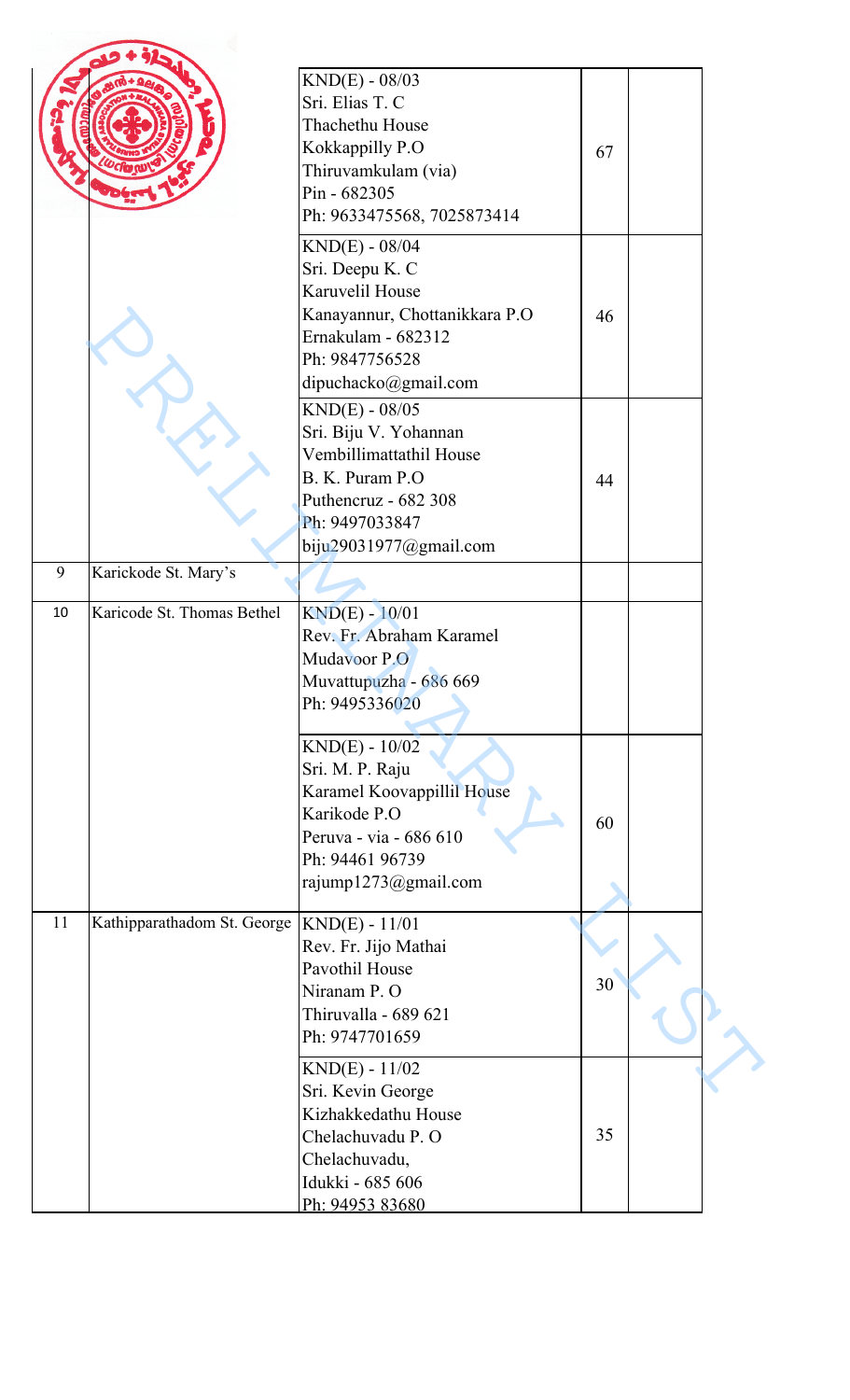|    | Kayanad, St. George's                      | $KND(E) - 12/01$<br>Rev. Fr. Prince K. John<br>Kalappurackal House<br>Kinginimattom P.O<br>Kolencherry - 682 311<br>frprincekj@gmail.com<br>$KND(E) - 12/02$<br>Sri. P. P. Jolly<br>Peruvelil House | 54<br>61 |  |
|----|--------------------------------------------|-----------------------------------------------------------------------------------------------------------------------------------------------------------------------------------------------------|----------|--|
|    |                                            | Kayanad, Ooramana P. O<br>Ernakulam Dist - 686 663<br>ppjolly09@gmail.com                                                                                                                           |          |  |
| 13 | Koothathukulam St. Stephen's KND(E) -13/01 | Rev. Fr. Kuriakose Thomas (Shiju)<br><b>Gilead Marian Retreat Centre</b><br>Vadakara, Oliyapuram P.O<br>Koothattukulam - 686 662<br>Ph: 9947743162                                                  | 32       |  |
|    |                                            | $KND(E) - 13/02$<br>Sri. Eldho John<br>Chirappattu House<br>Puthuvely P.O - 686 636<br>Ph: 9947090036                                                                                               | 34       |  |
|    |                                            | $KND(E) - 13/03$<br>Sri. Saji John<br>Nediyakandathil House<br>Puthuvely P. O<br>Pin - 686 636<br>Ph: 94474 78622                                                                                   | 52       |  |
| 14 | Kozhippilly St. Peter's & St.<br>Paul's    | $KND(E) - 14/01$<br>Rev.Fr. Mathews Chemmanappadam<br>Chemmanappadam Huse<br>Marika P. O<br>Koothattukulam - 686 662<br>Ph: 9961003592                                                              | 69       |  |
|    |                                            | $KND(E) - 14/02$<br>Sri. Bino V. C<br>Vattappillil House<br>Karamala P.O<br>Koothattukulam                                                                                                          | 52       |  |
|    |                                            | $KND(E) - 14/03$<br>Sri. Pratheesh P. Mathew<br>Puthenkudilil House<br>Karamala P.O<br>Koothattukulam                                                                                               | 43       |  |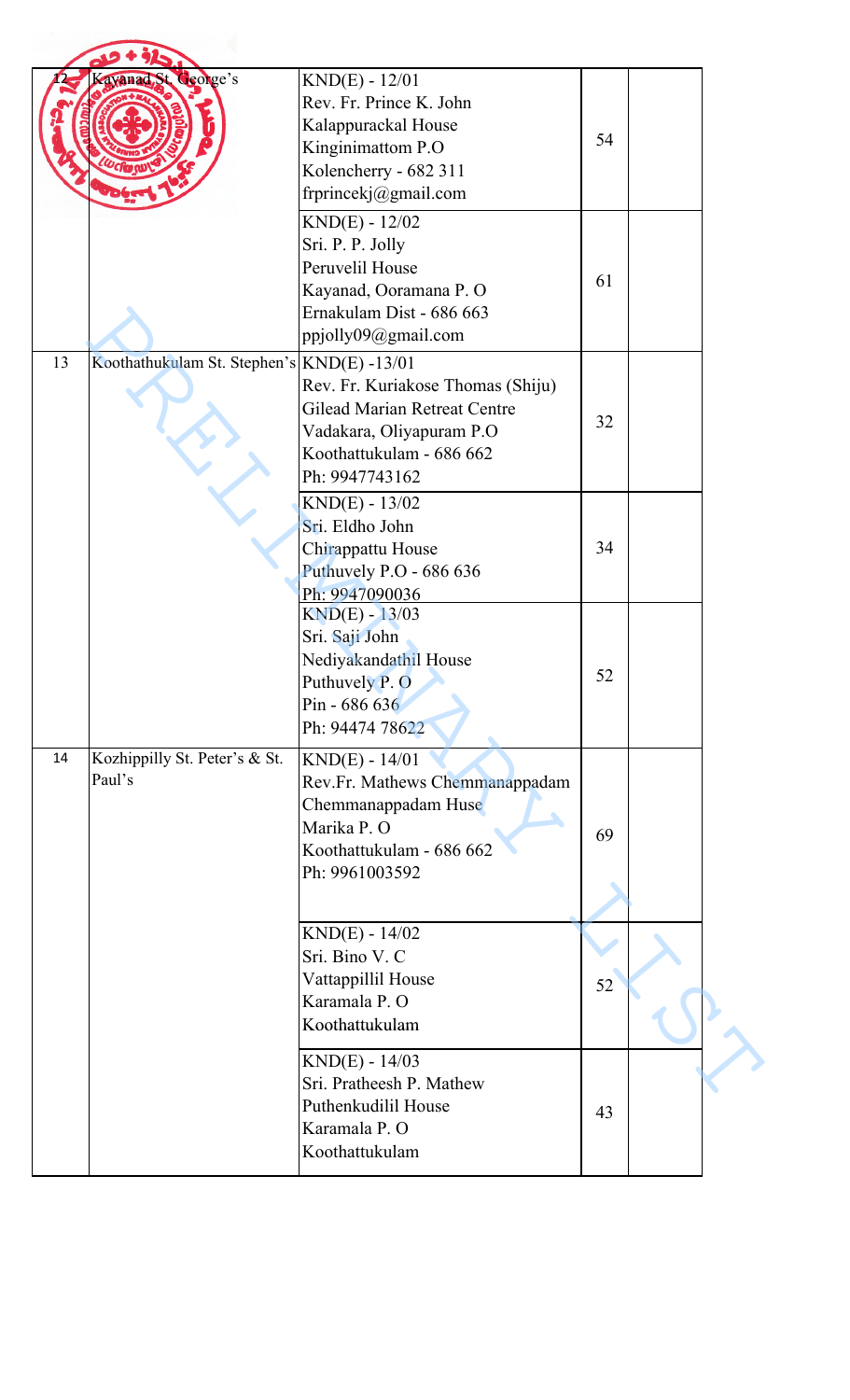|    | Summin St. Peter's & St. | $KND(E) - 15/01$<br>Rev. Fr. Paul Mathai<br>Sooraj Bhavan<br>Kokkappilly P. O<br>Thiruvakulam - 682 305<br>Ph: 9961140569<br>frsurej@gmail.com              | 43 |  |
|----|--------------------------|-------------------------------------------------------------------------------------------------------------------------------------------------------------|----|--|
|    |                          | $KND(E) - 15/02$<br>Dr. M. P. Kuriakose<br>Paalan Meppadathu House<br>Punithura P. O<br>Ernakulam - 682 038<br>Ph: 9847103315<br>mp_kuriakose@yahoo.co.in   | 77 |  |
|    |                          | $KND(E) - 15/03$<br>Sri. Biju K. Y<br>Kalappurayil House<br>Vadayambadi P.O<br>Puthencruz - 682 308<br>Ph: 94471 88042<br>kybijurmhss@gmail.com             | 48 |  |
| 16 | Mamalassery Mor Michael  | $KND(E) - 16/01$<br>Rev. Fr. George Jacob<br>Vembanattu House<br>Nechoor P.O<br>Piravom - 686 664<br>Ph: 9495818286                                         | 67 |  |
|    |                          | $KND(E) - 16/02$<br>Sri. Mathew Varghese<br>Meleth House<br>Mammalassery P. O<br>Ramamangalam - 686 663<br>Ph: 97470 60265                                  | 72 |  |
|    |                          | $KND(E) - 16/03$<br>Sri. John Mathew<br>Karottuputhenpurayil House<br>Anchalpetty P. O<br>Pampakuda - 686 667<br>Ph: 9447047654<br>johnmathew9447@gmail.com | 54 |  |
|    |                          | $KND(E) - 16/04$<br>Sri. Varghese P. M<br>Puthenpurackal House<br>Mamalassery P.O<br>Ramamangalam - 686 663<br>Ph: 9447736777<br>varghesegee48@gmail.com    | 64 |  |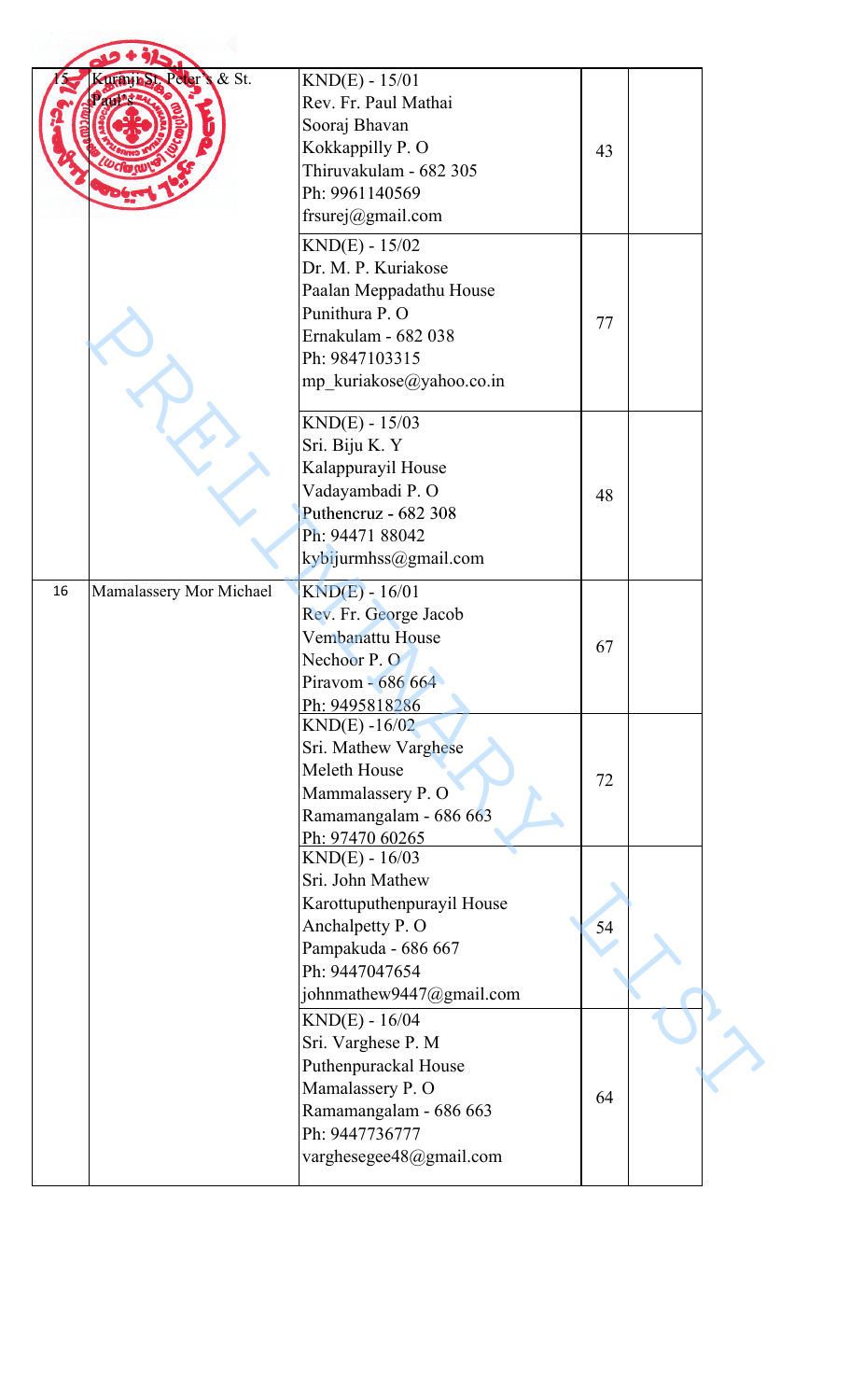| 28 |                                  |  |
|----|----------------------------------|--|
|    |                                  |  |
|    |                                  |  |
|    |                                  |  |
|    |                                  |  |
|    |                                  |  |
|    |                                  |  |
|    |                                  |  |
|    |                                  |  |
|    |                                  |  |
|    |                                  |  |
|    |                                  |  |
|    |                                  |  |
|    |                                  |  |
|    |                                  |  |
|    |                                  |  |
|    |                                  |  |
|    |                                  |  |
| 75 |                                  |  |
|    |                                  |  |
|    |                                  |  |
|    | 51<br>48<br>57<br>58<br>60<br>50 |  |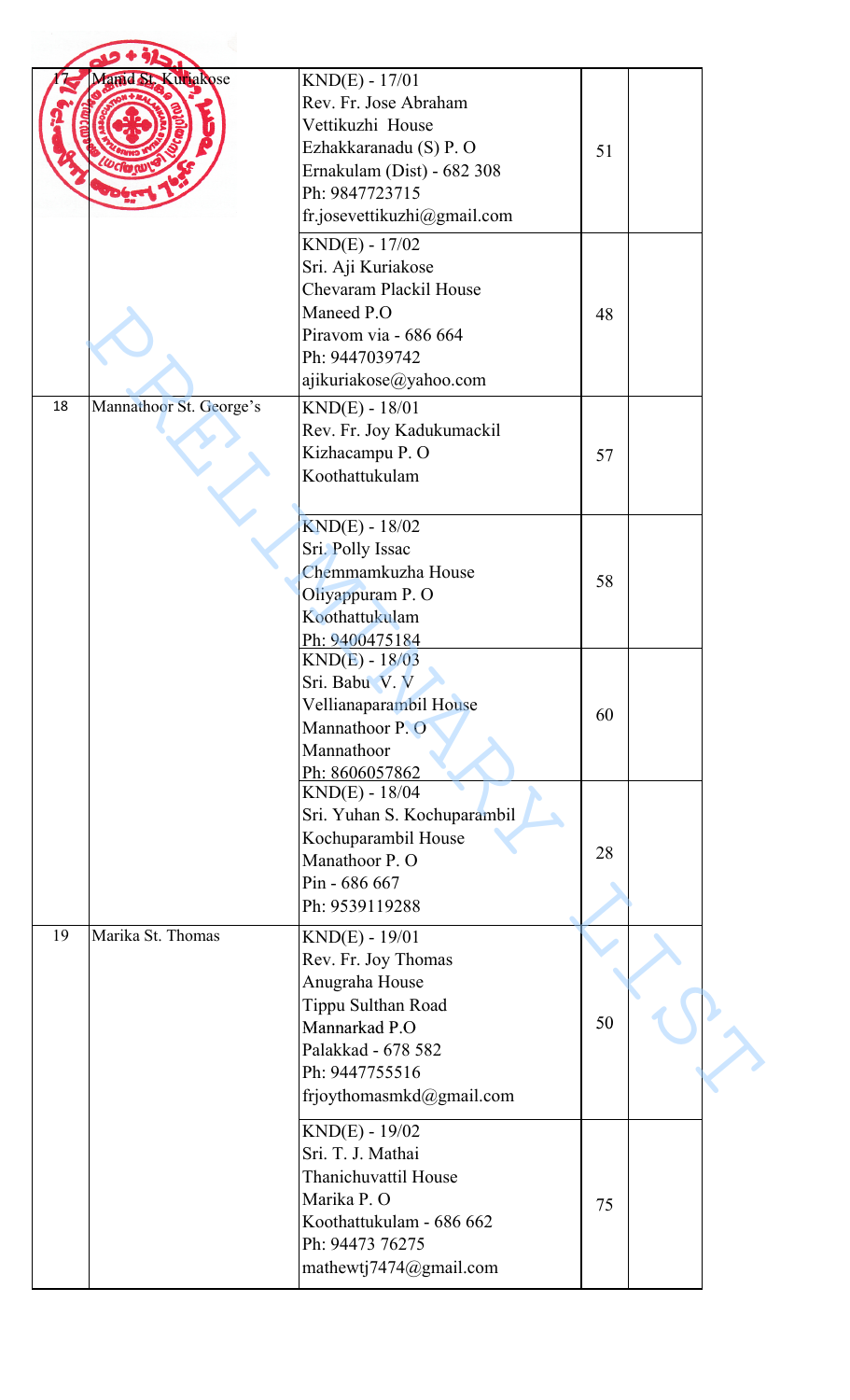|    | Muvatupuzha St. Thomas<br>athedra                                                                                | $KND(E) - 20/01$<br>Rev. Fr. Shibu Kurian<br>Pathappillil<br>Thiruvaniyoor P.O<br>Puthencruz<br>Ernakulam - 682 308<br>Ph: 9446956499<br>pathappillilachen@gmail.com         | 47 |  |
|----|------------------------------------------------------------------------------------------------------------------|------------------------------------------------------------------------------------------------------------------------------------------------------------------------------|----|--|
|    |                                                                                                                  | $KND(E) - 20/02$<br>Sri. Baby Cherian<br>Mattamana House<br>Muvattupuzha - 686 661<br>Ph: 94476 60979<br>babymattamana@gmail.com                                             | 64 |  |
|    |                                                                                                                  | $KND(E) - 20/03$<br>Sri. P. V. Varghese<br>Sharon Villa<br>Thrikalathoor P.O<br>Muvattupuzha<br>Ph: 9446311126<br>sarakuttyvarghese576@gmail.com                             | 64 |  |
|    |                                                                                                                  | $KND(E) - 20/04$<br>Sri. Eldho Varghese<br>Thamarappillil House<br>Model High School Road<br>Muvattupuzha - 686 661<br>Ph: 9442602323<br>eldhocoromandelgroup.com            | 54 |  |
|    | $KND(E) - 20/05$<br>Sri. Bineesh P. K<br>Parakkottil House<br>Muvattupuzha P.O<br>Kizhakkekara<br>Ph: 9447700978 | 40                                                                                                                                                                           |    |  |
| 21 | Mulappuram St. George's                                                                                          | $KND(E) - 21/01$<br>Rev. Fr. Babu Abraham<br>Kakkayanickal House<br>Mannathoor P.O<br>Pambakuda<br>Ernakulam - 686 667<br>Ph: 9645594306                                     | 43 |  |
|    |                                                                                                                  | babooabraham@gmail.com<br>$KND(E) - 21/02$<br>Sri. Charles Kuriakose<br>Kalapurackal House<br>Mulappuram P.O<br>Pin - 685 581<br>Ph: 94463 62536<br>charlskuriakos@gmail.com | 47 |  |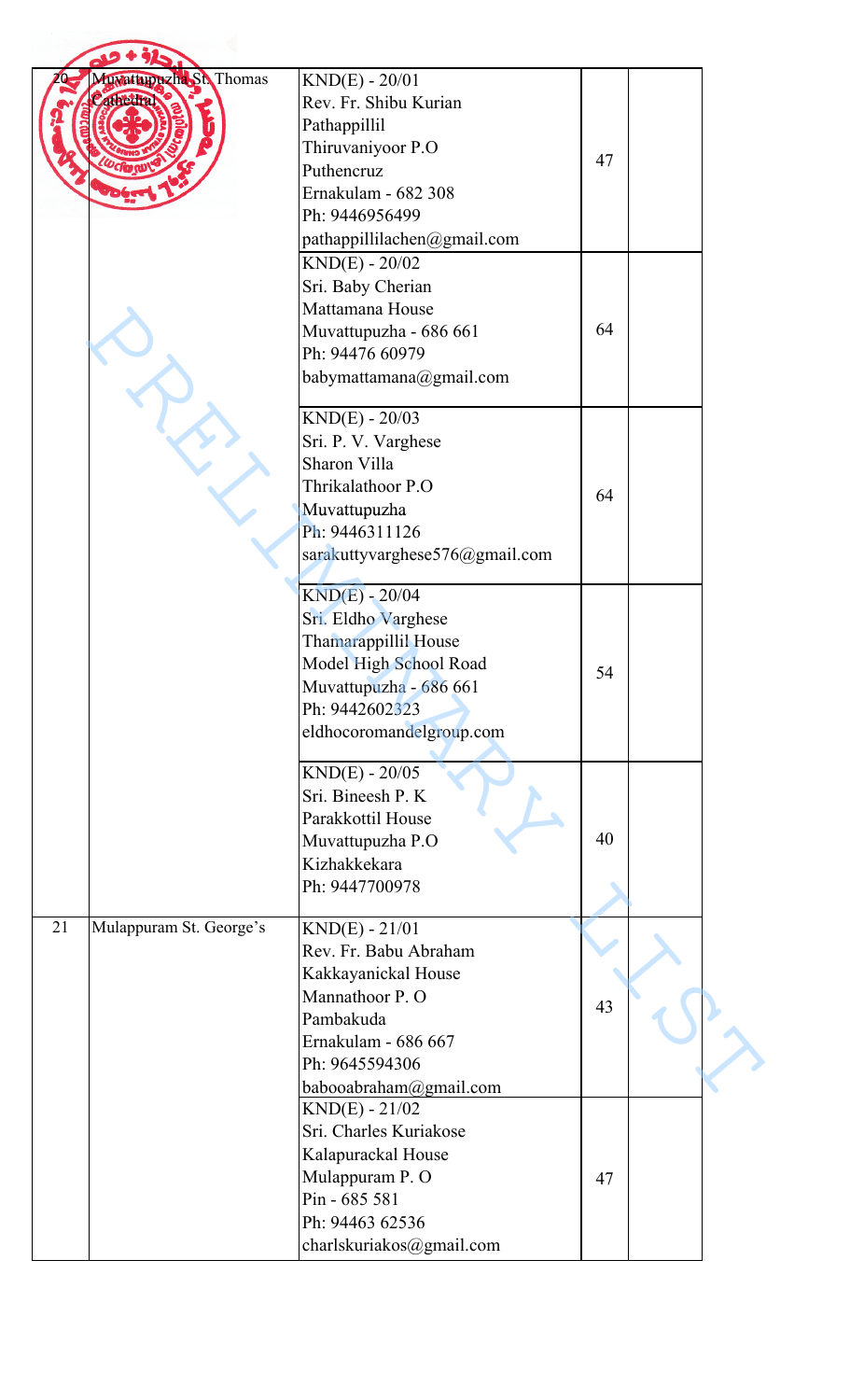|    | ceramukal St. Peter's & St.      | $KND$ (E) - 22/01<br>Rev. Fr. Mathews Kanjirampara<br>Kanjirampara House<br>Perumbilli P. O<br>Mulanthuruthy Via<br>Ernakulam - 682314<br>Ph: 9496245515<br>kanjiramparaachen@gmail.com | 69 |                                   |
|----|----------------------------------|-----------------------------------------------------------------------------------------------------------------------------------------------------------------------------------------|----|-----------------------------------|
|    |                                  | $KND$ (E) - 22/02<br>Sri. K. P. Varughese<br>Koravankudiyil House<br>Ezhakkaranadu P. O<br>Puthencruz via<br>Ernakulam - 682308<br>Ph: 9645103643                                       | 67 |                                   |
|    |                                  | $KND$ (E) - 22/03<br>Sri. A. P. Lukose<br>Iylapurathu House<br>Ezhakkaranadu P. O<br>Puthencruz via<br>Ernakulam - 682308<br>Ph: 90611 40660                                            | 67 |                                   |
| 23 | Njarakkad St. John's             | $KND(E) - 23/01$<br>Rev. Fr. Viju Elias<br>Thanikuzhiyil House<br>Vettickal P.O<br>Mulanthuruthy<br>Ernakulam - 682 314<br>Ph: 9447507880                                               | 39 |                                   |
|    |                                  | $KND(E) - 23/02$<br>Sri. Varughese Kurian<br>Madaparambil House<br>Kadavoor P.O<br>Njarakkad - 686 671<br>Ph: 97450 19159                                                               | 52 |                                   |
|    |                                  | $KND(E) - 23/03$<br>Sri. Paul C. Varghese<br>Chempakasseril House<br>Kadavoor P.O<br>Kadavoor<br>Ernakulam - 686 671<br>Ph: 94465 66453                                                 | 52 | M.C<br>Member<br>$2017 -$<br>2022 |
| 24 | Onakkoor Mar Ignatius<br>Sehion  |                                                                                                                                                                                         |    |                                   |
| 25 | Ooramana st. George's<br>Thabore | $KND(E) - 25/01$<br>Rev. Fr. V. A. Mathew<br>Vathakattil House<br>Piravom<br>Ph: 9495523254                                                                                             | 68 |                                   |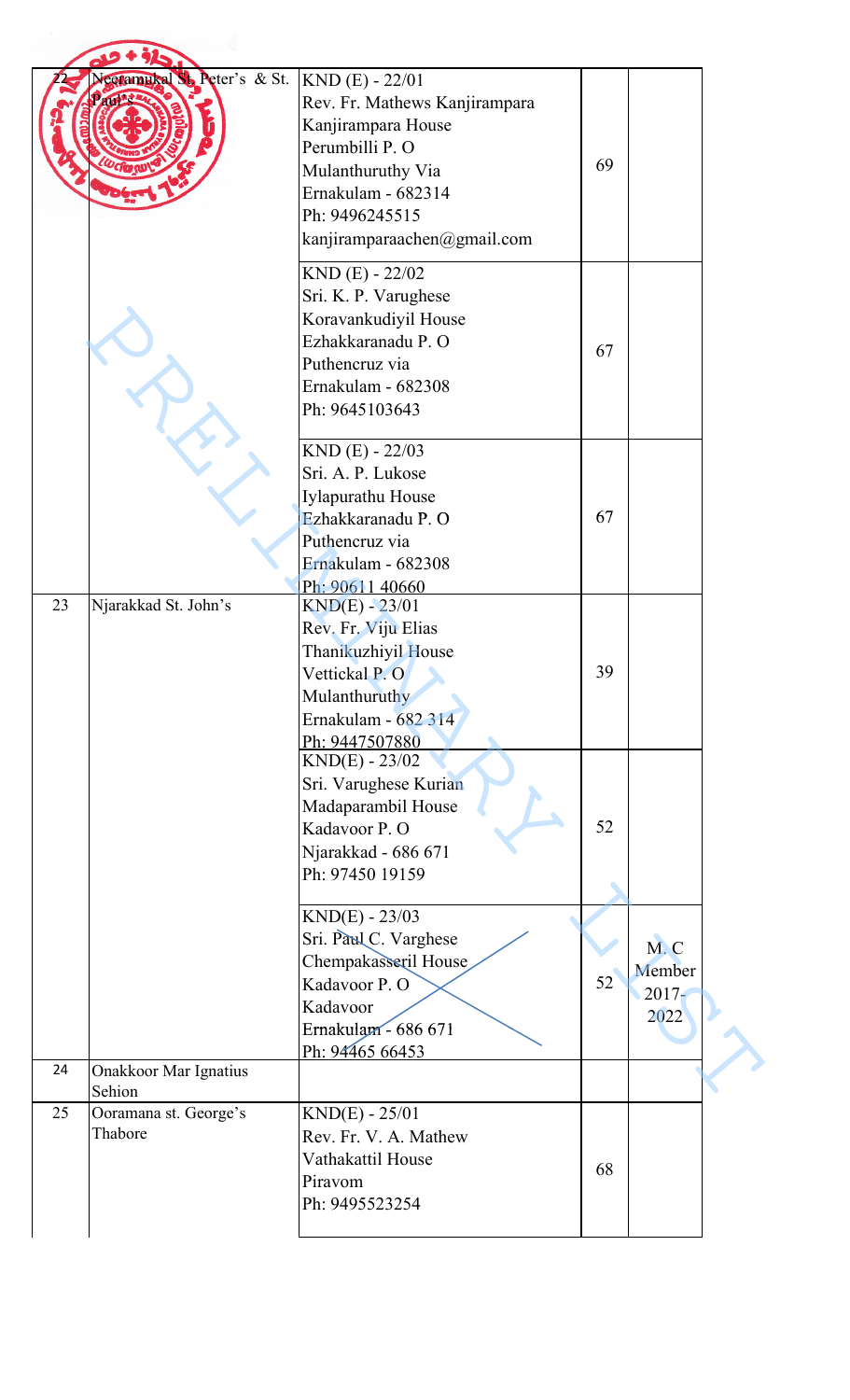|    |                      | $KND(E) - 25/02$                    |    |  |
|----|----------------------|-------------------------------------|----|--|
|    |                      | Sri. N. I. Thomas                   |    |  |
|    |                      | Nedumattathil House                 |    |  |
|    |                      | Ooramana                            | 70 |  |
|    |                      | Muvattupuzha - 686 663              |    |  |
|    |                      |                                     |    |  |
|    |                      | Ph: 94478 20658<br>$KND(E) - 25/03$ |    |  |
|    |                      | Sri. C.O. Paulose                   |    |  |
|    |                      |                                     |    |  |
|    |                      | Chenakottu House                    | 52 |  |
|    |                      | Ooramana P.O                        |    |  |
|    |                      | Muvattupuzha                        |    |  |
|    |                      | Ph: 94471 64723                     |    |  |
| 26 | Palakuzha St. John's | $KND(E) - 26/01$                    |    |  |
|    |                      | Rev. Fr. Alias John                 |    |  |
|    |                      | Mannathikulam House                 |    |  |
|    |                      | Periyappuram P.O                    | 57 |  |
|    |                      | Pampakuda via                       |    |  |
|    |                      | Ernakulam - 686 667                 |    |  |
|    |                      | Ph: 9961636342                      |    |  |
|    |                      | frmannathikulam6362@gmail.com       |    |  |
|    |                      | $KND(E) - 26/02$                    |    |  |
|    |                      | Sri. T. N. Mathew                   |    |  |
|    |                      |                                     |    |  |
|    |                      | Vadakkekutu House                   | 58 |  |
|    |                      | Palakkuzha P. O                     |    |  |
|    |                      | Koothattukulam - 686 662            |    |  |
|    |                      | Ph: 94476 66828                     |    |  |
|    |                      | $KND(E) - 26/03$                    |    |  |
|    |                      | Sri. K. J. Mathai                   |    |  |
|    |                      | Kappil House                        |    |  |
|    |                      | Karamala P.O                        |    |  |
|    |                      | Palakuzha                           | 64 |  |
|    |                      | Koothattukulam - 686 662            |    |  |
|    |                      | Ph: 96562 98074                     |    |  |
|    |                      | mathaikappiljohn@gmail.com          |    |  |
|    |                      |                                     |    |  |
|    |                      | $KND(E) - 26/04$                    |    |  |
|    |                      | Sri. Philipose John                 |    |  |
|    |                      | Thottupurathu House                 |    |  |
|    |                      | Karimpana P.O                       | 73 |  |
|    |                      | Koothattukulam - 686 662            |    |  |
|    |                      | Ph: 9446901012                      |    |  |
|    |                      |                                     |    |  |
| 27 | Pancode St. John's   | KND (W) - 27/01                     |    |  |
|    |                      | Rev. Fr. Elias Cherukattu           |    |  |
|    |                      | Cherukattu Houe                     | 55 |  |
|    |                      | Ezhakkaranadu P. O                  |    |  |
|    |                      | Pin-682308                          |    |  |
|    |                      | Ph: 944782011                       |    |  |
|    |                      |                                     |    |  |
|    |                      | $KND(W) - 27/01$                    |    |  |
|    |                      | Sri. Benny K. John                  |    |  |
|    |                      | Kolecheriyil                        |    |  |
|    |                      | Pancode P.O                         | 60 |  |
|    |                      | Pin - 682 310                       |    |  |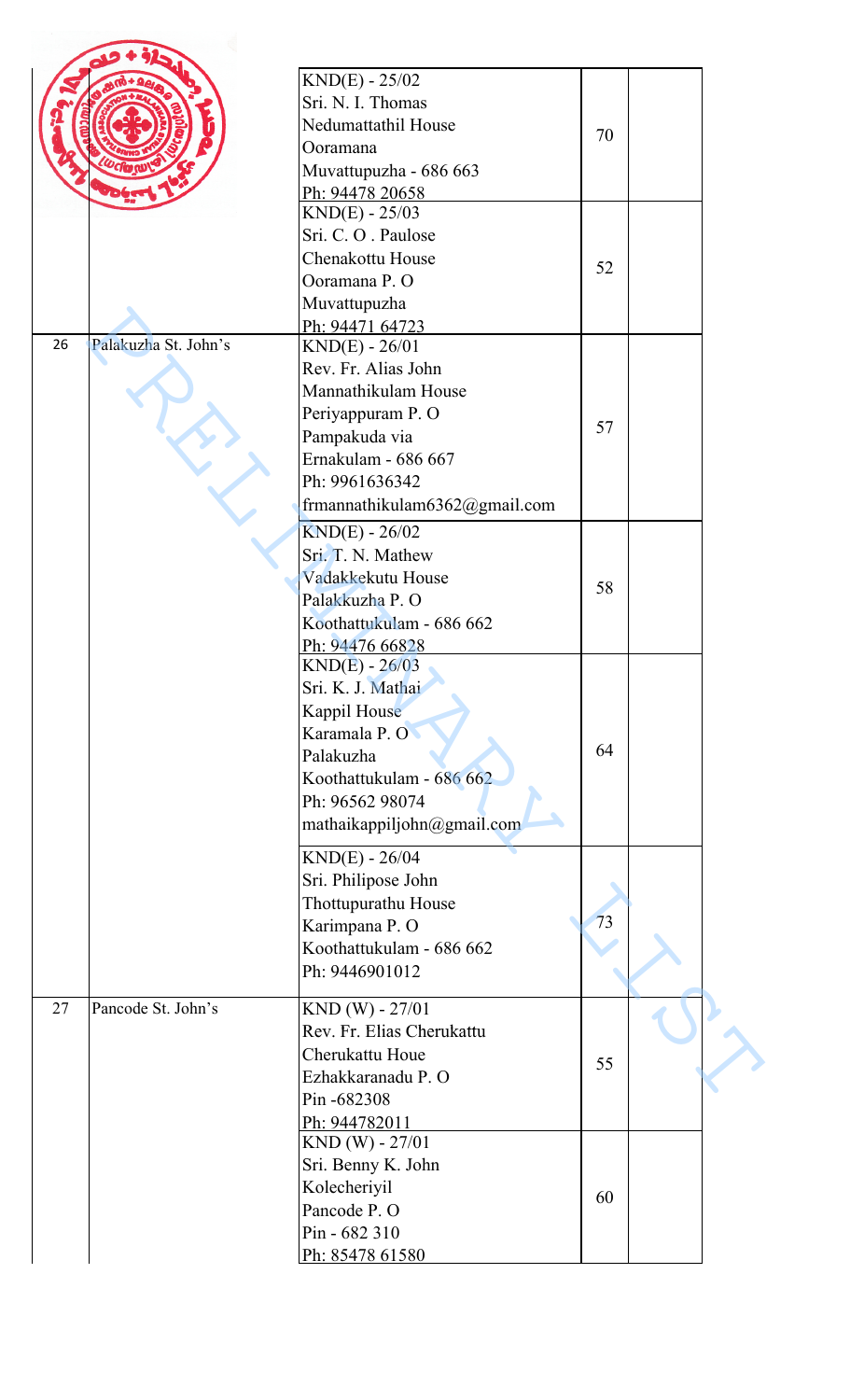|    |                               | KND (W) - 27/01                 |    |  |
|----|-------------------------------|---------------------------------|----|--|
|    |                               | Sri. K. C. Scaria               |    |  |
|    |                               | Kattappurath House              | 56 |  |
|    |                               | Pancode P. O                    |    |  |
|    |                               | Pin 98943 31501                 |    |  |
| 28 | Pandappilly St. Mary's        | $KND(E) - 28/01$                |    |  |
|    |                               | Rev.Fr. Tuby Baby               |    |  |
|    |                               | Kadackal House                  |    |  |
|    |                               | Perumballoor P.O                | 40 |  |
|    |                               | Moovattupuzha - 686 673         |    |  |
|    |                               | Ph: 9400120248                  |    |  |
|    |                               | tubyedamaruku@gmail.com         |    |  |
| 29 | Pannoor St. John's            | $KND(E) - 29/01$                |    |  |
|    |                               | Rev. Fr. Johnson P. J           |    |  |
|    |                               | <b>Puttanil House</b>           |    |  |
|    |                               | Puthupariyaram P. O             | 59 |  |
|    |                               | Thodupuzha - 685608             |    |  |
|    |                               |                                 |    |  |
|    |                               | $KND(E) - 29/02$                |    |  |
|    |                               | Sri. Raju George                |    |  |
|    |                               | Konnanaal                       |    |  |
|    |                               | Pannoor P.O                     |    |  |
|    |                               | Thodupuzha - 685 581            |    |  |
| 30 | Parepeedika St. Peter's & St. | $KND(E) - 30/01$                |    |  |
|    | Paul's                        | Rev. Fr. John V. Varghese       |    |  |
|    |                               | Vallikattil Veedu               | 69 |  |
|    |                               | Vembilly P.O                    |    |  |
|    |                               | Ernakulam                       |    |  |
|    |                               | $KND(E) - 30/02$                |    |  |
|    |                               | Sri. Shibu Varghese             |    |  |
|    |                               | Padinjakkarayil House           | 62 |  |
|    |                               | Pankode P.O                     |    |  |
|    |                               | Pin: 682 310                    |    |  |
| 31 | Periyampra St. George's       | $KND(E) - 31/1$                 |    |  |
|    |                               | Rev. Fr. M. Jacob               |    |  |
|    |                               | St. George Orthodox Church      |    |  |
|    |                               | Periyambra, Puthupariyaram P. O | 54 |  |
|    |                               | Thodupuzha, Idukki - 685608     |    |  |
|    |                               | Ph: 99465 24700                 |    |  |
|    |                               | $KND(E) - 31/02$                |    |  |
|    |                               | Sri. Adv. Jibu P. Raju          |    |  |
|    |                               | Mannathancheril House           |    |  |
|    |                               | Arikkuzha P. O, Thodupuzha      | 50 |  |
|    |                               | Idukki - 685608                 |    |  |
|    |                               | Ph: 94468 72250                 |    |  |
|    |                               | binijibu@yahoo.com              |    |  |
|    |                               | $KND(E) - 31/03$                |    |  |
|    |                               | Sri. K. V. John                 |    |  |
|    |                               | Kuruppamcheril House            |    |  |
|    |                               | Puthupariyarm P. O              | 58 |  |
|    |                               | Thodupuzha - 685 608            |    |  |
|    |                               | Ph: 9447877415                  |    |  |
|    |                               | kvjohnkuruppamcheril@gmail.com  |    |  |
|    |                               |                                 |    |  |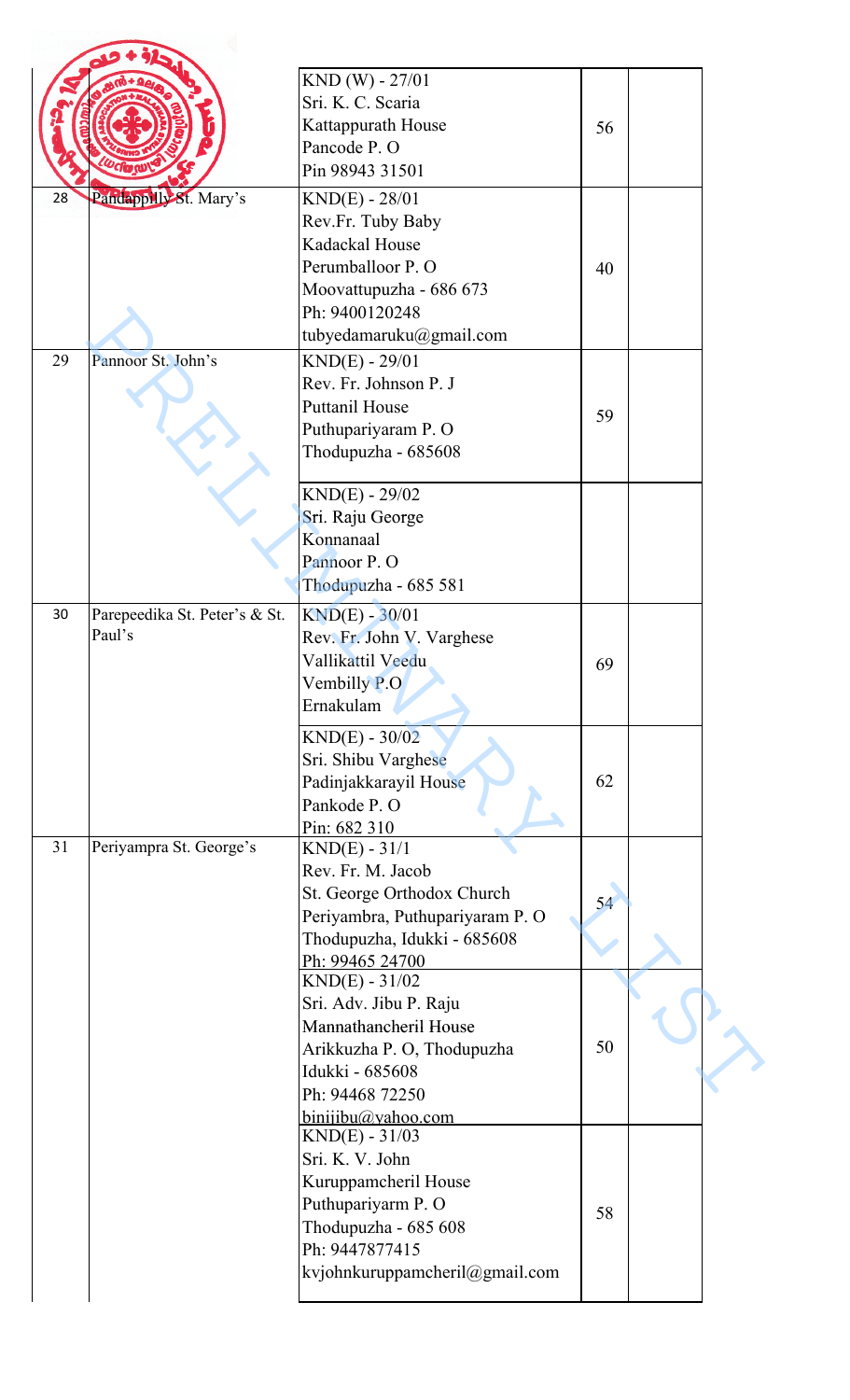|    |                                   | $KND(E) - 31/04$<br>Sri. Reji Thomas<br>Nirappethottathil House<br>Puthupariyaram P. O                                                      | 52 |  |
|----|-----------------------------------|---------------------------------------------------------------------------------------------------------------------------------------------|----|--|
| 32 | Piramadom St. John's              | Thopupuzha Idukki - 685 608<br>Ph: 9400005796<br>rejikurumannan@gmail.com                                                                   |    |  |
|    |                                   | $KND(E) - 32/01$<br>Rev.Fr. Siby Mathew Varghese<br><b>Trinity Retirement Home</b><br>Kolencherry, Ernakulam<br>Ph: 8147834815              | 34 |  |
|    |                                   | $KND(E) - 32/02$<br>Sri. Benoy Peter<br>Kizhakkedath House<br>Pampakuda P.O<br>Pampakuda - 686 667<br>Ph: 8547374800                        | 56 |  |
| 33 | Piravom St. Mary's<br>Valiyapally | $KND(E) - 33/01$<br>Rev.Fr. Skaria Vattakkattil<br>Vattakkattil House<br>Piravom P. O<br>Muvattupuzha, Ernakulam - 686664<br>Ph: 9037646990 | 85 |  |
|    |                                   | $KND(E) - 33/02$<br>Sri. Joy T. T<br>Thekkummoottil House<br>Piravom P. O<br>Piravom - 686 664<br>Ph: 9142122945                            | 50 |  |
|    |                                   | $KND(E) - 33/03$<br>Sri. Jacob K. Mathew<br>Karithadathil House<br>Piravom P. O<br>Piravom - 686664<br>Ph: 9847485279                       | 53 |  |
|    |                                   | $KND(E) - 33/04$<br>Sri. Joseph John<br>Thennasseril House<br>Piravom P. O<br>Piravom - 686664                                              | 67 |  |
|    |                                   | Ph: 9447575258<br>$KND(E) - 33/05$<br>Sri. George N. A<br>Nediyanikkuzhiyil House<br>Pirvom P.O<br>Kakkad - 686 664<br>Ph: 94473 00762      | 62 |  |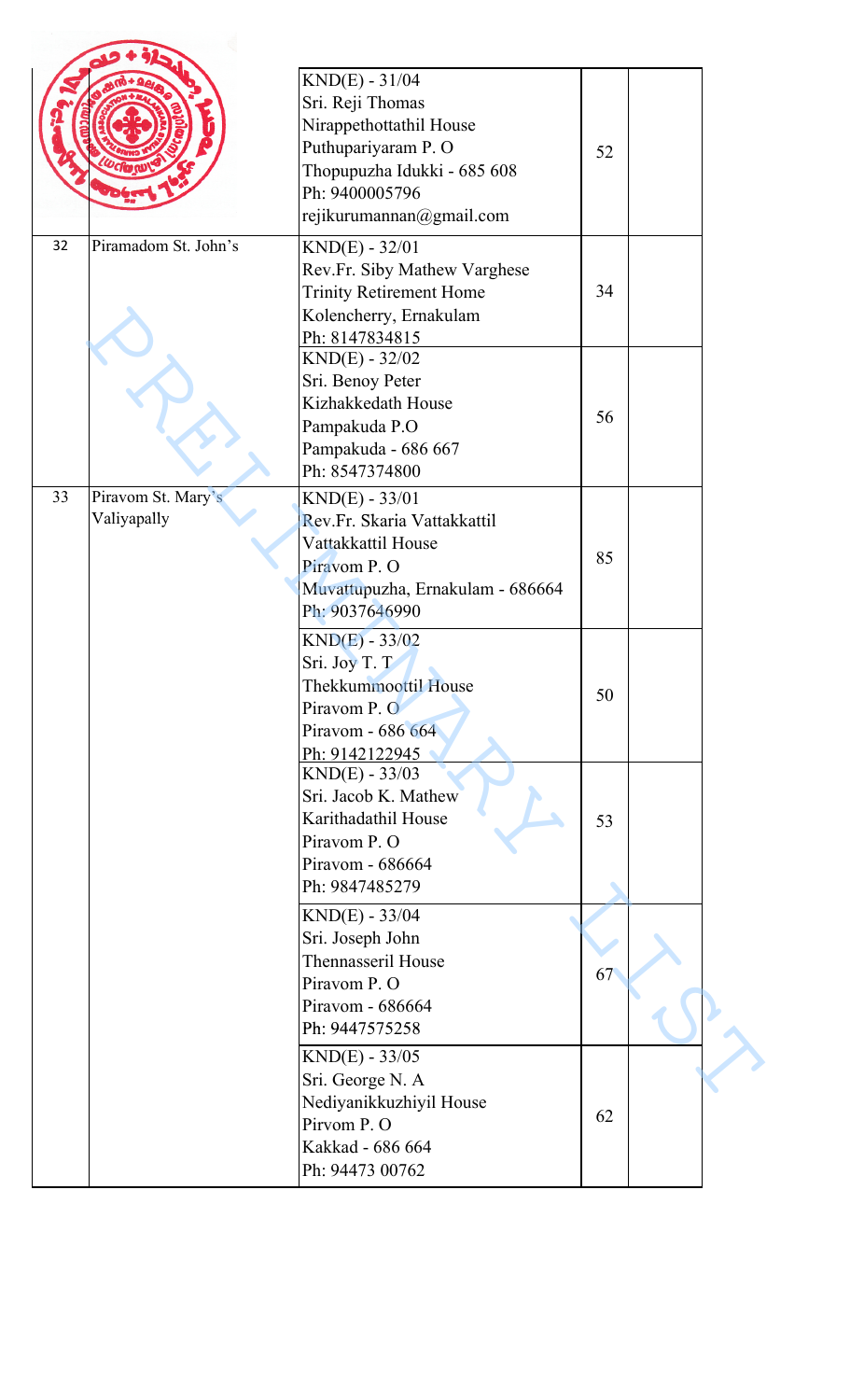|    | Poothrikka St. Mary's                         | $KND(E) - 34/01$<br>Rev. Fr. Aby Ulahannan<br>Parachallil House                                                                                                 |    |  |
|----|-----------------------------------------------|-----------------------------------------------------------------------------------------------------------------------------------------------------------------|----|--|
|    |                                               | Thattakuzha P. O<br>Thodupuzha via<br>Idukki Dist - 685 581<br>Ph: 9744628565<br>abithattakuzha@gmail.com                                                       | 38 |  |
|    |                                               | $KND(E) - 34/02$<br>Sri. Roy K. Mathew<br>Kaippillikuzhiyil House<br>Poothrikka P. O<br>Poothrikka, Ernakulam - 682 308<br>Ph: 8606652195                       | 54 |  |
| 35 | South Paravoor St. John The<br><b>Baptist</b> | $KND(E) - 35/01$<br>Rev. Fr. Dr. Augustine Mathew<br>Pullukala Veedu<br>Kozha P.O<br>Kuravilangadu<br>Kottayam - 686 633<br>Ph: 9495664271                      | 63 |  |
|    |                                               | $KND(E) - 35/02$<br>Sri. Noble Varghese<br><b>Kilikunnel House</b><br>Thekkanparavoor<br>Ph: 9388792096                                                         | 68 |  |
| 36 | Thammanimattom St. Mary's                     | $KND(E) - 36/01$<br>Rev. Fr. Elias K. V<br>Kuttiparichel House<br>Kinghinimattom P.O.<br>Kolencherry - 682 311<br>Ph: 9446972560<br>stellalias@gmail.com        | 58 |  |
|    |                                               | $KND(E) - 36/02$<br>Sri. M. I. Babu<br>Manadiyil House<br>Thammanimattom P.O<br>Ramamangalam - 686 663<br>Ph: 9349956245, 8281651575<br>babuharitha69@gmail.com | 53 |  |
| 37 | Thodpuzha St. Mary's                          | $KND(E) -37/01$<br>Rev. Fr. Cherian P. C<br>Palakkattumalil House<br>Keezhillam P. O<br>Pin - 683 541<br>Ph: 9656824189                                         | 70 |  |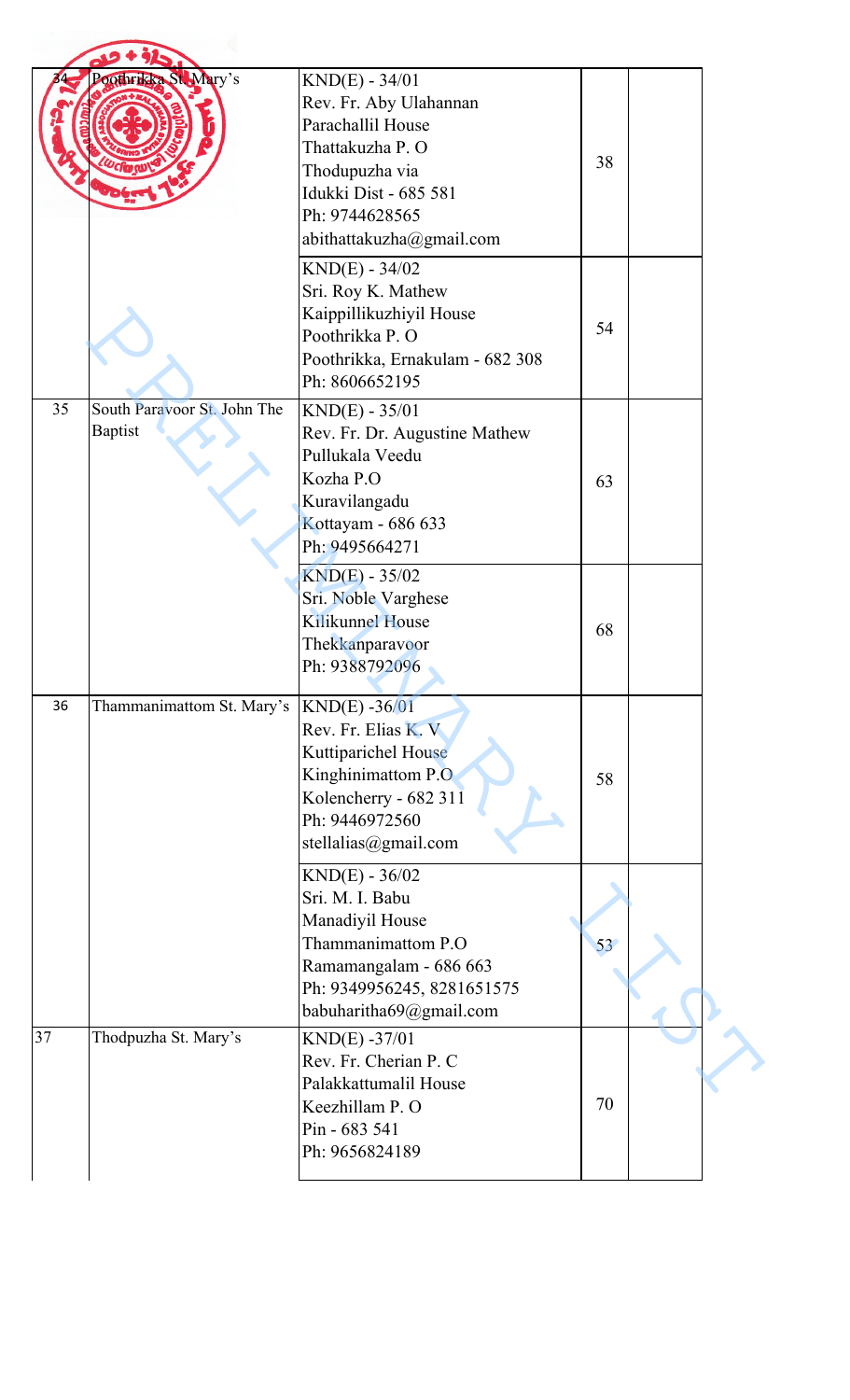|    |                      | $KND(E) - 37/02$                   |    |  |
|----|----------------------|------------------------------------|----|--|
|    |                      | Sri. A. M. Rajan                   |    |  |
|    |                      | Aanamkott                          |    |  |
|    |                      | Manakkadu P. O                     | 76 |  |
|    |                      | Thodupuzha - 685 608               |    |  |
|    |                      | Ph: 80782 50220                    |    |  |
|    |                      |                                    |    |  |
|    |                      | $KND(E) - 37/03$                   |    |  |
|    |                      | Sri. Varghese Uthuppu              |    |  |
|    |                      | <b>Ullackal House</b>              | 61 |  |
|    |                      | Manakadu P. O                      |    |  |
|    |                      | Thodupuzha - 685 608               |    |  |
|    |                      | Ph: 9961266568                     |    |  |
| 38 | Vadakara St. John's  | $KND(E) - 38/01$                   |    |  |
|    |                      | Rev. Fr. Marydas Stephen           |    |  |
|    |                      | Puthenpurackal House               |    |  |
|    |                      | Sneha Nagar                        |    |  |
|    |                      | Mulanthuruthy P. O                 |    |  |
|    |                      | Pin: 682314                        |    |  |
|    |                      | Ph: 944740775                      |    |  |
|    |                      | marvdas.stephen@gmail.com          |    |  |
|    |                      | $KND(E) - 38/02$                   |    |  |
|    |                      | Sri. Tom Kurian                    |    |  |
|    |                      | Thattamparyil House                |    |  |
|    |                      | Oliyppuram P.O                     | 57 |  |
|    |                      | Koothattukulam - 686 662           |    |  |
|    |                      | Ph: 9946334451                     |    |  |
|    |                      | kurianthomasthattamparayil@gmail.c |    |  |
|    |                      | om<br>$KND(E) - 38/03$             |    |  |
|    |                      | Sri. James Philip                  |    |  |
|    |                      | Kalapurayil House                  |    |  |
|    |                      | Kizhakombu P. O                    | 59 |  |
|    |                      | Koothattukulam - 686 662           |    |  |
|    |                      | Ph: 9995072586                     |    |  |
|    |                      | jamesphilip67@gmail.com            |    |  |
|    |                      | KND(E) -38/04                      |    |  |
|    |                      | Sri. Sabu Joseph                   |    |  |
|    |                      | Thekkummattathil House             |    |  |
|    |                      | Kizhakombu P. O                    | 64 |  |
|    |                      | Koothattukulam - 686 662           |    |  |
|    |                      | Ph: 9447979447                     |    |  |
|    |                      | $KND(E) - 38/05$                   |    |  |
|    |                      | Sri. Biju Thomas                   |    |  |
|    |                      | Kakkanattuparambil House           |    |  |
|    |                      | Kizhakombu P. O                    | 55 |  |
|    |                      | Koothattukulam - 686 662           |    |  |
|    |                      | Ph: 99954 44307                    |    |  |
|    |                      | bijukthomas36@gmail.com            |    |  |
| 39 | Vaikom St. George's, | $KND$ (E) - 39/01                  |    |  |
|    |                      | V. Rev. Paulose Cor-episcopa       |    |  |
|    |                      | Thaliyachira House                 | 70 |  |
|    |                      | South Marady P. O                  |    |  |
|    |                      | Muvattupuzha                       |    |  |
|    |                      | Ph: 9497188009                     |    |  |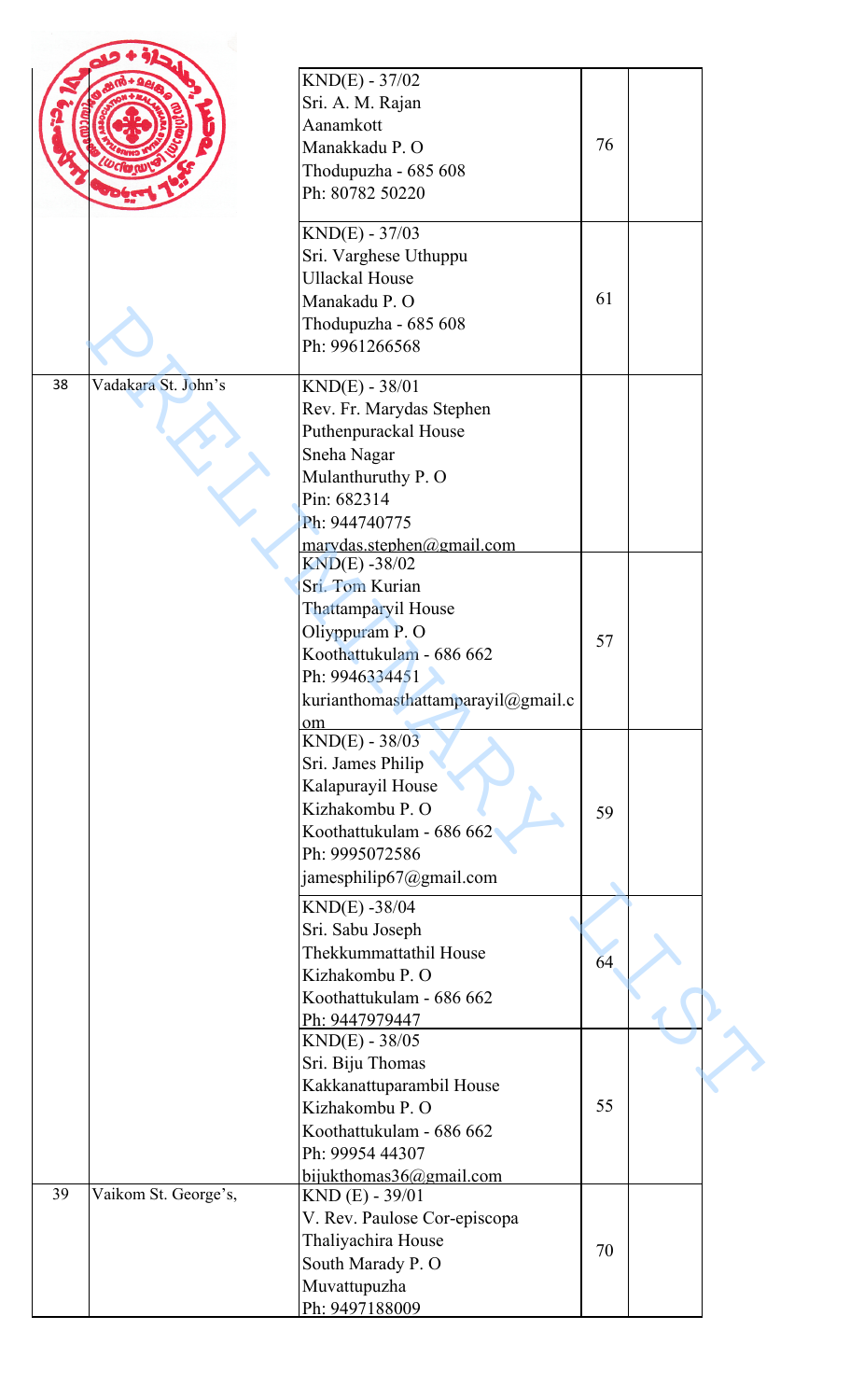|    | arikkoli St. Mary's    | $KND(E) - 40/01$                             |    |  |
|----|------------------------|----------------------------------------------|----|--|
|    |                        | Rev. Fr. John V. John                        |    |  |
|    |                        | Vadakkemuttappillil House                    |    |  |
|    |                        | Pampakuda P. O                               | 60 |  |
|    |                        |                                              |    |  |
|    |                        | Muvattupuzha - 686 667<br>Ph: 9447232104     |    |  |
|    |                        |                                              |    |  |
|    |                        | fr. rajaniohn@gmail.com<br>$KND(E) - 40/02$  |    |  |
|    |                        |                                              |    |  |
|    |                        | Sri. C. E. Geevarghese<br>Chennakkattu House |    |  |
|    |                        |                                              | 57 |  |
|    |                        | Vayalil Road                                 |    |  |
|    |                        | Thiurvamkulam P. O                           |    |  |
|    |                        | Ernakulam - 682 305                          |    |  |
|    |                        | Ph: 97464 74947                              |    |  |
|    |                        | sut.salu@email.com                           |    |  |
|    |                        | $KND(E) - 40/03$                             |    |  |
|    |                        | Sri. Elias Paul                              |    |  |
|    |                        | Chennakkattu House                           |    |  |
|    |                        | Mattakuzhy, Varikoly P. O                    | 27 |  |
|    |                        | Puthencruz - 682 308                         |    |  |
|    |                        | Ph: 9048783967                               |    |  |
|    |                        | 333aliaspaul@gmail.com                       |    |  |
| 41 | Vettithara Mar Michael | $KND(E) - 41/01$                             |    |  |
|    |                        | Rev. Fr. Geevarghese John                    |    |  |
|    |                        | Vallikattil House                            |    |  |
|    |                        | Kolencherry P.O                              | 40 |  |
|    |                        | Ernakulam - 682 311                          |    |  |
|    |                        | Ph: 94472 93023                              |    |  |
|    |                        | frvallikkattil@gmail.com                     |    |  |
|    |                        | $KND(E) - 41/02$                             |    |  |
|    |                        | Sri. Adv. Paul Varghese M                    |    |  |
|    |                        | Mamala Veedu                                 |    |  |
|    |                        | Ezhakkaranadu P. O                           | 62 |  |
|    |                        | Puthencruz - 682 308                         |    |  |
|    |                        | Ph: 94473 03063                              |    |  |
|    |                        | paulmammala@gmail.com                        |    |  |
| 42 | Vethithara St. Mary's  | $KND(E) -42/01$                              |    |  |
|    |                        | Rev. Fr. Benoy John                          |    |  |
|    |                        | Pattakunnel House                            |    |  |
|    |                        | Kalampoor P.O                                | 50 |  |
|    |                        | Piravom - 686 664                            |    |  |
|    |                        | Ph: 94953 14833                              |    |  |
|    |                        |                                              |    |  |
|    |                        | $KND(E) - 42/02$                             |    |  |
|    |                        | Sri. N. M. Mathew                            |    |  |
|    |                        | Neelamal House                               |    |  |
|    |                        | Piravom P.O - 686 664                        | 62 |  |
|    |                        | Ph: 94956 41149                              |    |  |
|    |                        |                                              |    |  |
|    |                        | $KND(E) - 42/03$                             |    |  |
|    |                        | Sri. C. P. Johnson                           |    |  |
|    |                        | Chempalil House                              |    |  |
|    |                        | Ramamangalam P.O                             | 55 |  |
|    |                        |                                              |    |  |
|    |                        | Pin - 686 663                                |    |  |
|    |                        | Ph: 9539009240                               |    |  |
|    |                        | chem9240@gmail.com                           |    |  |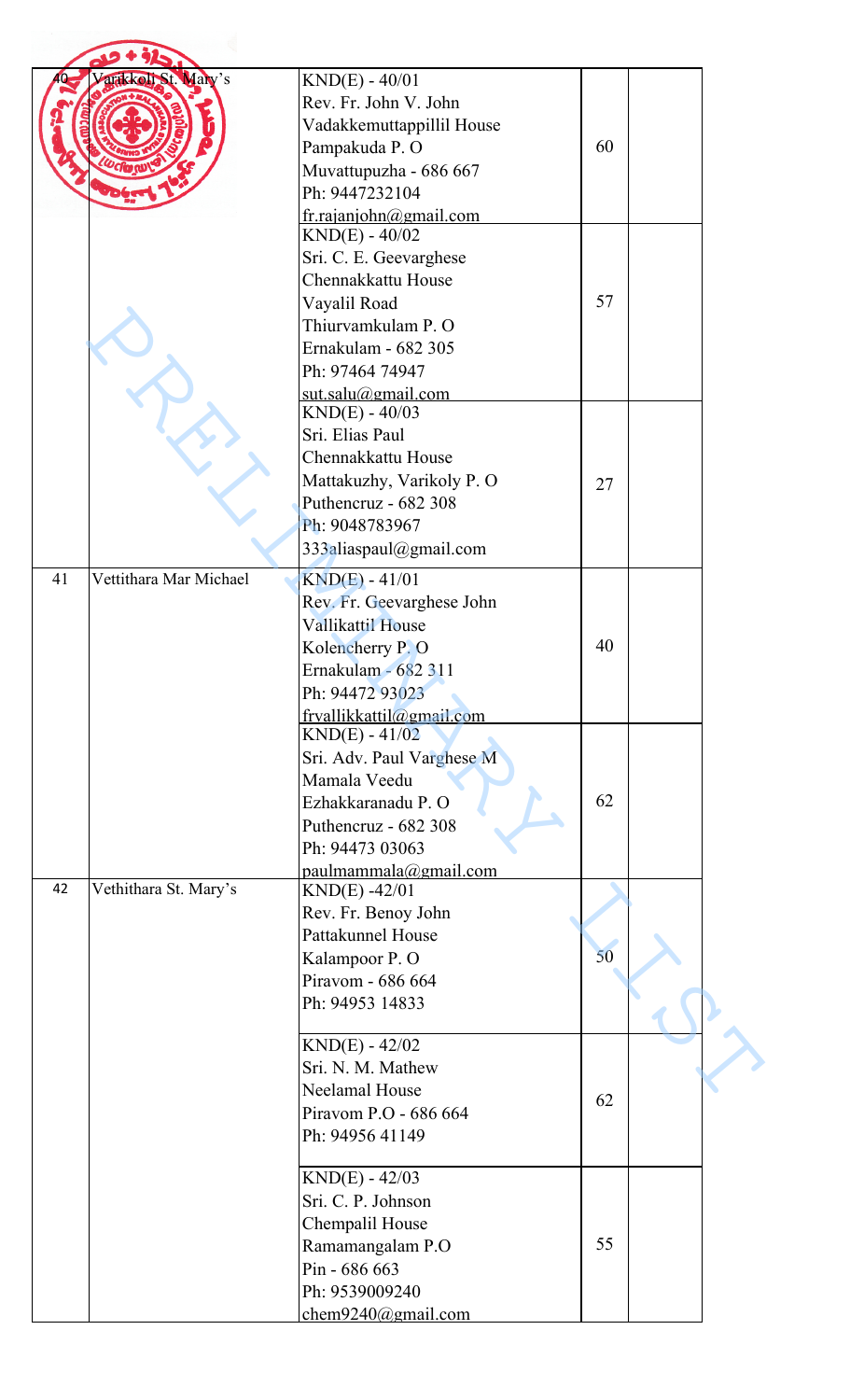|         | Kizhumur Nirmalagiri                       | $KND(E) - 43/01$                                  |    |  |
|---------|--------------------------------------------|---------------------------------------------------|----|--|
|         | St.George                                  | Rev. Fr. Boby Varghese                            |    |  |
|         | <b>Irthedox Churc</b>                      | Kuttikkattuthottathil House                       |    |  |
|         |                                            | Piravom P. O                                      |    |  |
|         |                                            | Ernakulam - 686 664                               | 46 |  |
|         |                                            | Ph: 9961146492                                    |    |  |
|         |                                            | frboby varghese@yahoo.co.in                       |    |  |
|         |                                            |                                                   |    |  |
| 44      | Nellikunnel St.Johns                       | $KND(E) - 44/01$                                  |    |  |
|         | Orthodox                                   | Rev. Fr. Ajish Babu                               |    |  |
|         | Church                                     | Thannivila Veedu                                  |    |  |
|         |                                            | Chepra P.O                                        |    |  |
|         |                                            | Kottarakkara                                      | 38 |  |
|         |                                            | Kollam - 691 520                                  |    |  |
|         |                                            | Ph: 9947388378                                    |    |  |
|         |                                            | abcmn85@gmail.com                                 |    |  |
| 45      | Vannapuram Mar Gregorious                  | $KND(E) - 45/01$                                  |    |  |
|         | Orthodox Church                            | Rev. Fr. Benyamin Sankarathil                     |    |  |
|         |                                            | Vellappara P. O                                   |    |  |
|         |                                            | Konni, Pathanamthitta                             | 36 |  |
|         |                                            |                                                   |    |  |
|         |                                            | Ph: 9446043247                                    |    |  |
|         |                                            | dnbenjithomas@gmail.com                           |    |  |
| 46      | Mulakulam, Kottaramkunnu                   | $KND(E) - 46/01$                                  |    |  |
|         | St.Mary's Church                           | Rev. Fr. Dr. Reji Alexander                       |    |  |
|         |                                            | <b>Trinity Retirement Home</b>                    | 42 |  |
|         |                                            | Kolencherry - 682 311                             |    |  |
|         |                                            | Ph: 94467 12071                                   |    |  |
|         |                                            | fatherreji@gmail.com                              |    |  |
| 47      | Karukapilly St.George Church KND(E) -47/01 |                                                   |    |  |
|         |                                            | Rev. Fr. Abin Abraham                             |    |  |
|         |                                            | Chempakathinal House                              | 45 |  |
|         |                                            | East Marady P.O                                   |    |  |
|         |                                            | Muvattupuzha - 8547565980                         |    |  |
|         |                                            |                                                   |    |  |
|         |                                            |                                                   |    |  |
|         |                                            | <b>ELECTED MANAGING COMMITTEE MEMBERS 2017-22</b> |    |  |
| Sl. No: |                                            | Name                                              |    |  |
|         |                                            |                                                   |    |  |
| 1       | V. Rev. Adv. Kochuparambil                 |                                                   |    |  |
|         | Geevarghese Ramban                         |                                                   |    |  |
|         | Philo Logia Dayara,                        |                                                   |    |  |
|         | Bishop's House,                            |                                                   |    |  |
|         | Muvattupuzha, Ernakulam - 686 661          |                                                   |    |  |
|         | Mobile: 9961932356                         |                                                   |    |  |
|         |                                            |                                                   |    |  |
|         | Ph: 0485 2832401, 2833801                  |                                                   |    |  |

## **ELECTED MANAGING COMMITTEE MEMBERS 2017-22**

| Sl. No:        | Name                                                                                                                                                                                                                |  |  |
|----------------|---------------------------------------------------------------------------------------------------------------------------------------------------------------------------------------------------------------------|--|--|
|                | V. Rev. Adv. Kochuparambil<br>Geevarghese Ramban<br>Philo Logia Dayara,<br>Bishop's House,<br>Muvattupuzha, Ernakulam - 686 661<br>Mobile: 9961932356<br>Ph: 0485 2832401, 2833801<br>kochuparambilramban@gmail.com |  |  |
| $\overline{2}$ | Rev. Fr. John Moolamattom<br>Nechoor P.O.,<br>Piravom 686664.<br>Mob: 9447047959<br>edenhoms@gmail.com                                                                                                              |  |  |